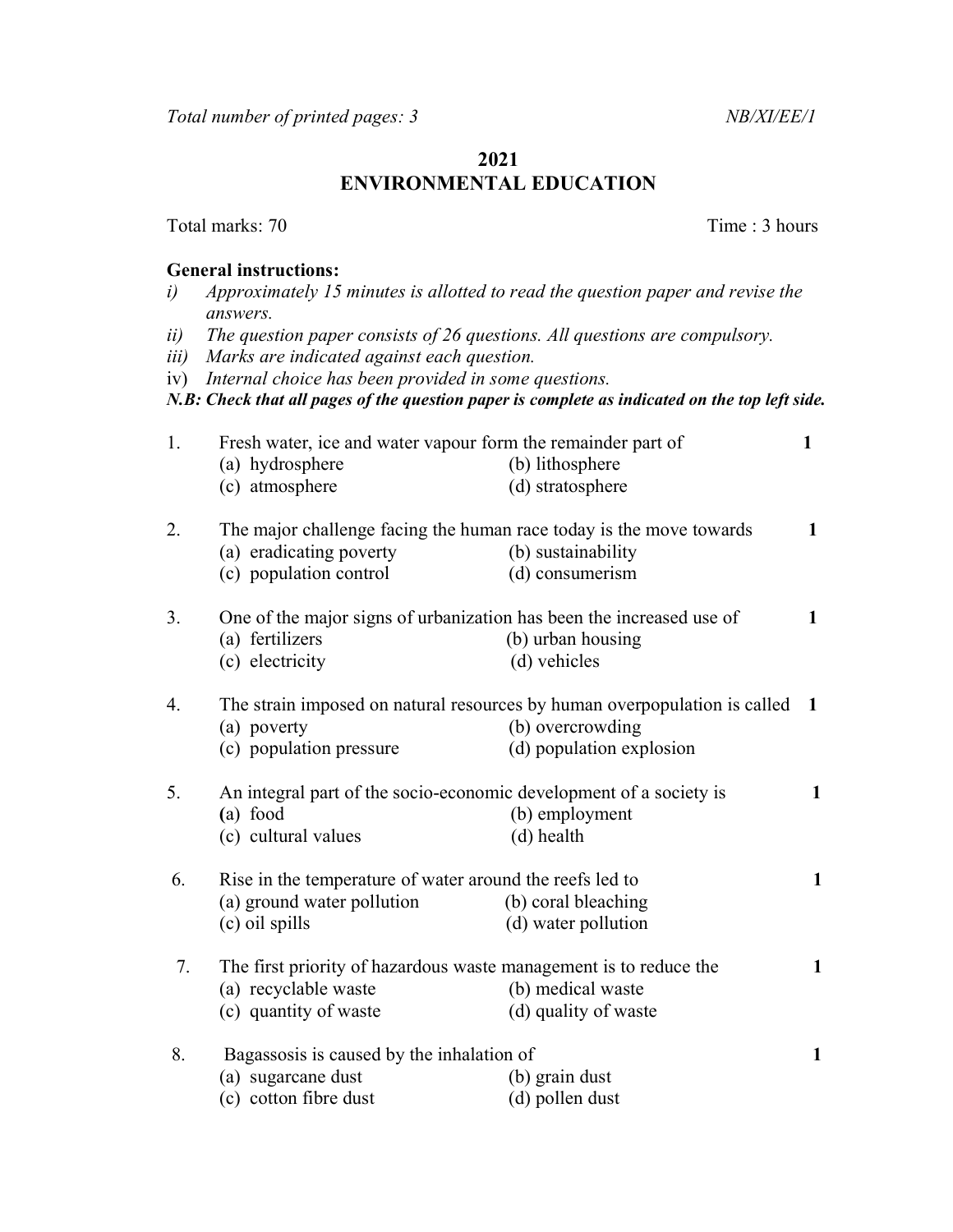| 9.  | The energy associated with the flow of electric charge is                                                                |                                                                                        |             |  |
|-----|--------------------------------------------------------------------------------------------------------------------------|----------------------------------------------------------------------------------------|-------------|--|
|     | (a) solar energy                                                                                                         | (b) electrical energy                                                                  |             |  |
|     | (c) kinetic energy                                                                                                       | (d) mechanical energy                                                                  |             |  |
| 10. | The principal energy source for millions of people in developing<br>countries is                                         |                                                                                        |             |  |
|     | $(a)$ coal                                                                                                               | (b) petroleum                                                                          |             |  |
|     | (c) firewood                                                                                                             | (d) electricity                                                                        |             |  |
| 11. | Write any two objectives of conservation of environment.<br>$\overline{2}$                                               |                                                                                        |             |  |
| 12. | Mention any two effects of acid rain.<br>$\overline{2}$                                                                  |                                                                                        |             |  |
| 13. | What is deforestation? Give one effect of deforestation.                                                                 |                                                                                        |             |  |
| 14. | Name any two important voluntary organisations in Nagaland at state or district<br>level acting in public interest.<br>2 |                                                                                        |             |  |
| 15. | Write the full form of NPCB and CFCs.                                                                                    |                                                                                        |             |  |
| 16. | Write any two ways to reduce noise pollution.                                                                            |                                                                                        |             |  |
| 17. | State any two adverse effects of global warming on human society.                                                        |                                                                                        |             |  |
| 18. | Differentiate between floral and faunal environment.<br>$2+2=4$                                                          |                                                                                        |             |  |
| 19. | Explain briefly the effects of using synthetic pesticides in rural areas.<br>$\overline{\mathbf{4}}$                     |                                                                                        |             |  |
| 20. | Differentiate between quality of life and standard of life.                                                              |                                                                                        |             |  |
| 21. | Mention any four aims of Eco-club.                                                                                       |                                                                                        |             |  |
| 22. |                                                                                                                          | Write the four natural factors which cause river floods.                               |             |  |
| 23. | <b>a.</b> Suggest any six factors for country's development.<br><b>Or</b>                                                |                                                                                        |             |  |
|     | 6<br><b>b.</b> Write any six basic components of development.                                                            |                                                                                        |             |  |
| 24. |                                                                                                                          | a. What is composting? Write five benefits of compost.<br>Or                           | $1+5=6$     |  |
|     |                                                                                                                          | <b>b.</b> What is incineration? Give three benefits and two drawbacks of incineration. | $(1+3+2=6)$ |  |